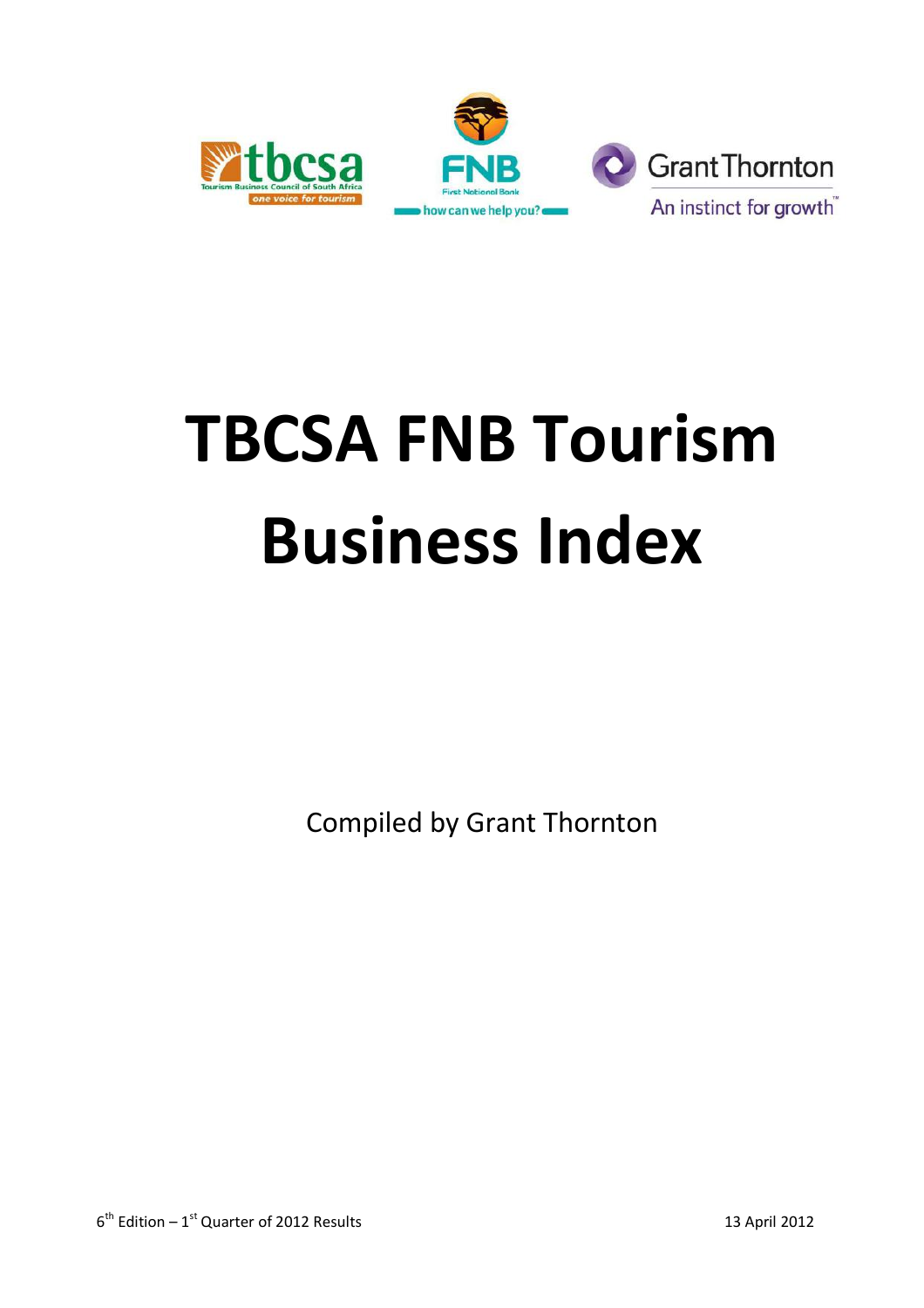### **TBCSA FNB Tourism Business Index**

#### **Introduction**

The Tourism Business Index ("**TBI**") is an initiative of the Tourism Business Council of South Africa. It is sponsored by First National Bank, and is compiled by Grant Thornton.

The TBI provides an indication of the current and likely future performance of the various businesses operating within the Tourism Sector in South Africa. It profiles the industry and positions it as an important component of the South African economy.

The index is produced quarterly, however for the first two editions; the TBI was still in the piloting phase. The information for the TBI is collected through an online survey of tourism businesses that takes no more than 15 minutes to complete. Businesses submit data after the end of the quarter.

The first official edition of the TBI was released on the  $18<sup>th</sup>$  of January 2011.

For this edition of the TBI, as previously, the accommodation sector and non-accommodation operators have an adequate sample size, enabling two sub-indices to be produced. The overall tourism index includes accommodation operators and responses from airlines, tour operators, coach operators, vehicle rental companies, travel agents, foreign exchange providers, retail outlets, conference venues and attractions.

The responses from the airlines, scheduled coach operators and vehicle rental companies, while improved from pervious TBI survey levels, are regrettably still too few to allow for the development of a tourism transport sub-index. The TBCSA would like to encourage businesses in tourism and particularly in these sectors to participate in the TBI survey to allow for a transport sub-index to be developed in the future.

#### **What is a Business Index?**

The purpose of the TBI is to provide individual tourism businesses with regular, up-to-date information on the performance of tourism businesses, including the outlook for performance over the next three months. It therefore tracks actual recent business performance in the sector and is an indicator of prospects for short-term future performance.

It is a business index that focuses on the performance and profitability of businesses operating in the sector, as oppose to a sector performance index. While in many instances the subtle distinction between the two approaches would not manifest in different indices, in certain circumstances, they may be different. For example, if there is significant over-capacity in the industry, business performance can be weak, while the industry could be experiencing strong growth and making an increasing contribution to GDP. As the TBI tracks and forecasts tourism business performance, it is not separated into domestic and foreign tourism. Many tourism businesses host or handle both inbound and domestic tourists and therefore demand and characteristics in both major markets are inextricably linked to business performance.

The information is designed to help individual businesses understand the current tourism operating environment and plan for the likely future tourism industry environment.

Note: The pilot surveys did not follow exact quarters. The first two pilots each covered 3 months from May to July 2010, then August to October 2010, while the last survey of 2010 covered the last quarter, ie October to December. October was therefore included in two indices. From the first official edition in 2011 onwards, only regular quarters are covered.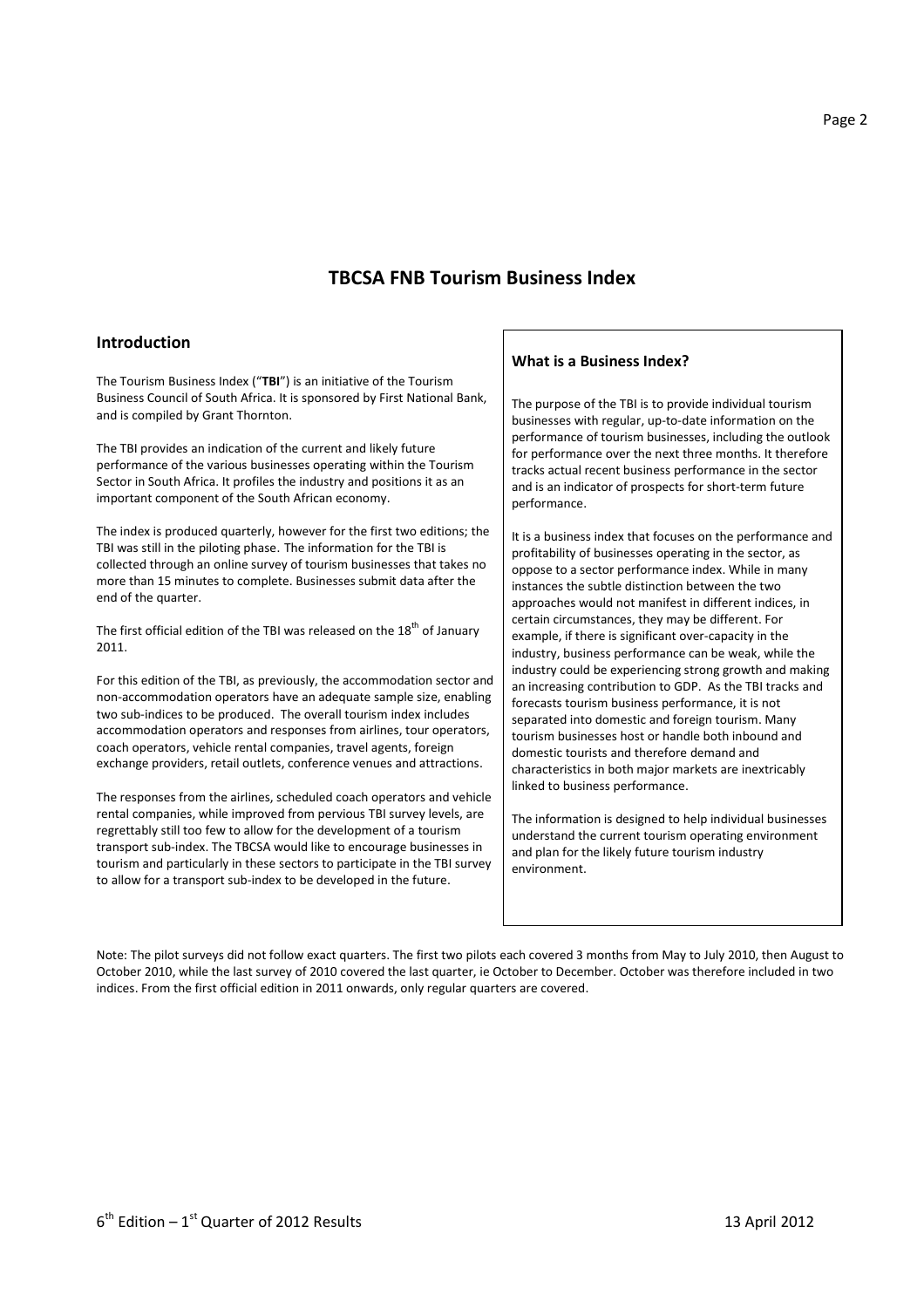# **TBCSA FNB Tourism Business Index**

# **The Tourism Business Index**

Since the start of the  $4<sup>th</sup>$  quarter of 2011, the Tourism Industry's actual performance index has been rising steadily, breaking the "normal" index of 100 for the first time since the pilot phase in the first quarter for 2012. For the first quarter of 2012, the TBI registered a performance index of 101,9 against a normal of 100, indicating a slightly higher than normal performance. When compared to the expected industry performance index of 82,2 for the first quarter of 2012, the Industry performed much better than expected. The Tourism Industry also performed much better than in the last quarter of 2011 (a performance index of 87,3 at the end of 2011, compared to the actual performance index of 101,9 for the first quarter of 2012).

The TBI has recorded a higher actual performance than expected for the second consecutive quarter, indicating a degree of caution in the industry in terms of outlook, with actual performance beating these cautious expectations.

#### **What is Normal?**

The reported changes or expected changes in demand and profitability are expressed relative to the expected normal levels of business for the relevant period. Normal is defined as "the level of acceptable business performance in line with the realistic long term average performance you would hope to achieve, or the long term average historical performance experienced, during this quarter, i.e. taking seasonal variances into account".

Normal is then calibrated to an index of 100. When the index shows Performance or Prospects at higher than 100, this indicates better than normal performance while, below 100 indicates worse than normal performance.

 If all business surveyed indicate a significantly better than normal performance across all dimensions covered, the index could register a maximum high of 200, while significantly poor performance for all businesses would result in an index of 0.

 2 – 3 Years is usually required before a business tendency index can be said to be fully bedded-down. This allows performance and prospects to be compared over time and any underlying response bias that could impact on the index to be adjusted for.

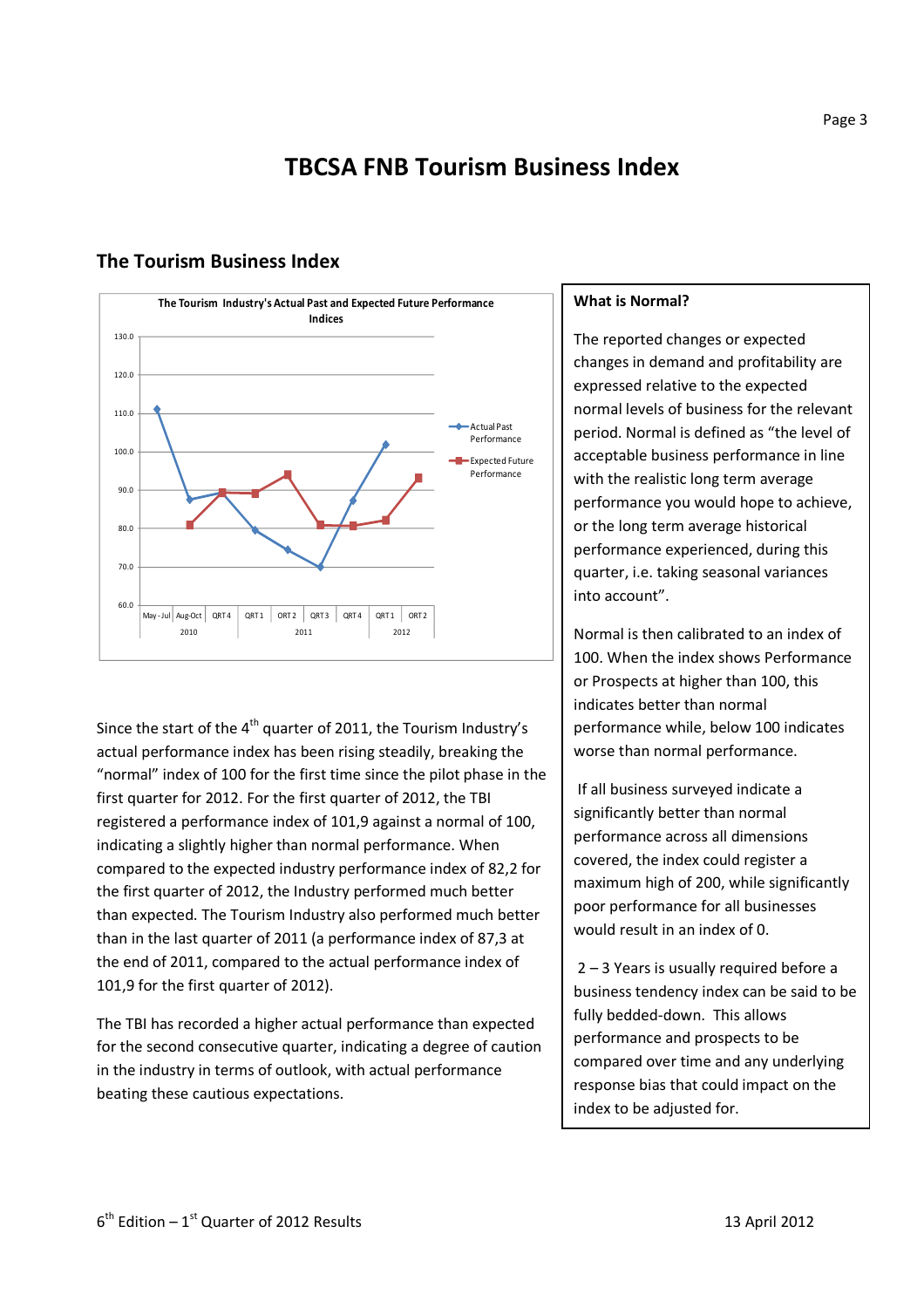The future expected performance however, is lower than the last quarter performance with an index of 93.2 for the second quarter of 2012. This however, is almost on a par with the previous highest expected performance for the second quarter of 2011 of 94,1 and is therefore an improvement on the expected performance indices recorded by the Industry for the last three quarters. The actual and expected performance indices are all indicating that tourism businesses are starting to emerge from the recessionary impacts felt during the second half of 2010 and 2011.

Both sub-indices (accommodation and other tourism business sectors) indicated performance better than anticipated for the first quarter of 2012.



The accommodation sector performance index for the first quarter of 2012 was 92,2 compared to the expected performance index of 85,5 for this quarter. The result indicates that overall accommodation businesses have had a better than expected quarter, but have still performed slightly worse than during the last quarter of 2011 (a decrease of 6,7 index points from a performance index of 98,9 for the fourth quarter of 2011 to 92,2 for the first quarter of 2012).

The accommodation sector has indicated a more conservative outlook for the second quarter of 2012 of 79,8, which is also lower than its outlook in the last two quarters. Compared to the actual performance index (92,2) for the last quarter, this indicates an expected decline in performance and the sector is certainly not indicating that they expect a repeat of the almost normal performance levels experienced in the same quarter of 2011. This outlook could be as a result of the various factors affecting domestic leisure and business travel such as the recent fuel price hike.

The last quarter's higher accommodation sector performance index is largely influenced by the backpackers, independent hotels and the independent and group self catering and camping establishments, which, during the first quarter of 2012, all recorded better than normal performance levels. The index was also assisted by the B&B's and guest houses and the timeshare establishments, which all recorded normal or very close to normal performance levels.

During the first quarter of 2012, the other tourism sector recorded a performance level higher than the accommodation sector with an actual performance index of 109,3, compared to an expected performance index of 79,4 for the first quarter of 2012, indicating, that to a significantly greater extent than the accommodation sector, these business experienced a much better than expected quarter.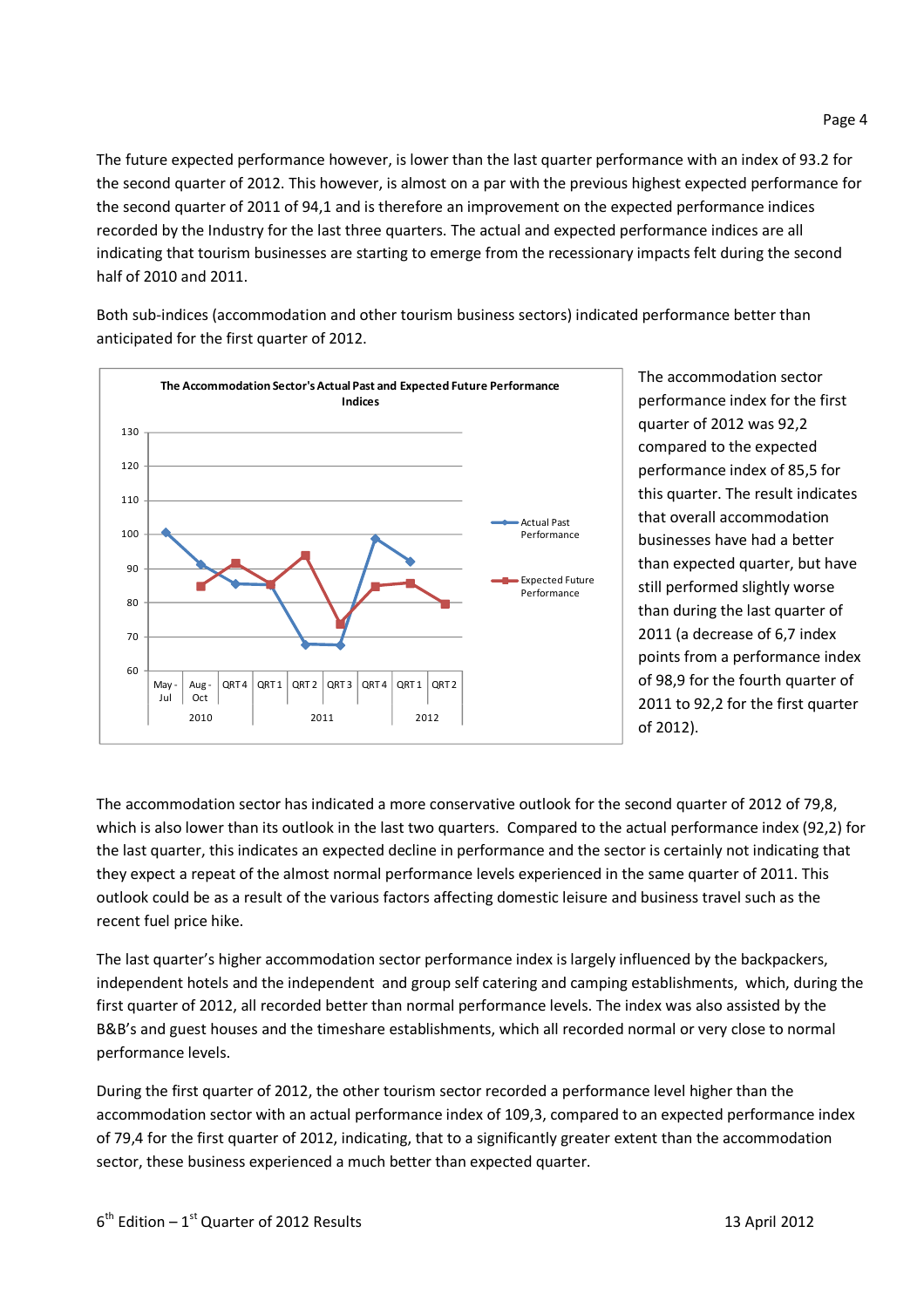This other sector of the Tourism Industry also recorded a more bullish outlook than accommodation regarding their expected performance levels for the second quarter of 2012 with an expected performance index of 103,5. This prediction is much higher than all the predicted performance indices recorded in the past and closer to the actual past performance index for the first quarter of 2012 (in contrast to the accommodation sector which expects a poorer second quarter of 2012 and performance levels well below normal). This is also the first time since the inception of the index that any forecast performance levels have bettered normal.



 The last quarter's actual past performance index within this sector of the Tourism Industry, was influenced by the conference and event organisers, the travel agents, retail outlets, the FOREX service providers as well as the vehicle rental companies which all recorded higher than normal levels of performance during the last quarter. The coach operators and airlines however, recorded performance levels below normal levels.

|      |                            |               | <b>Overall</b> |               | <b>Accommodation</b> | <b>Other</b> |                 |  |
|------|----------------------------|---------------|----------------|---------------|----------------------|--------------|-----------------|--|
|      |                            | <b>Actual</b> | Forecast       | <b>Actual</b> | <b>Forecast</b>      | Actual       | <b>Forecast</b> |  |
| 2011 | $1^{\rm st}$<br>Quarter    | 79.6          | 89.1           | 85.3          | 85.5                 | 75.1         | 91.9            |  |
|      | 2 <sup>nd</sup><br>Quarter | 74.5          | 94.1           | 67.8          | 94.0                 | 79.6         | 94.1            |  |
|      | $3^{\text{rd}}$<br>Quarter | 70.0          | 81.0           | 67.7          | 73.9                 | 71.8         | 86.4            |  |
|      | $4^{\text{th}}$<br>Quarter | 87.3          | 80.7           | 98.9          | 84.9                 | 78.3         | 77.4            |  |
| 2012 | 1 <sup>st</sup><br>Quarter | 101.9         | 82.2           | 92.2          | 85.8                 | 109.3        | 79.4            |  |
|      | 2 <sup>nd</sup><br>Quarter |               | 93.2           |               | 79.8                 |              | 103.5           |  |

#### **TBI Summary**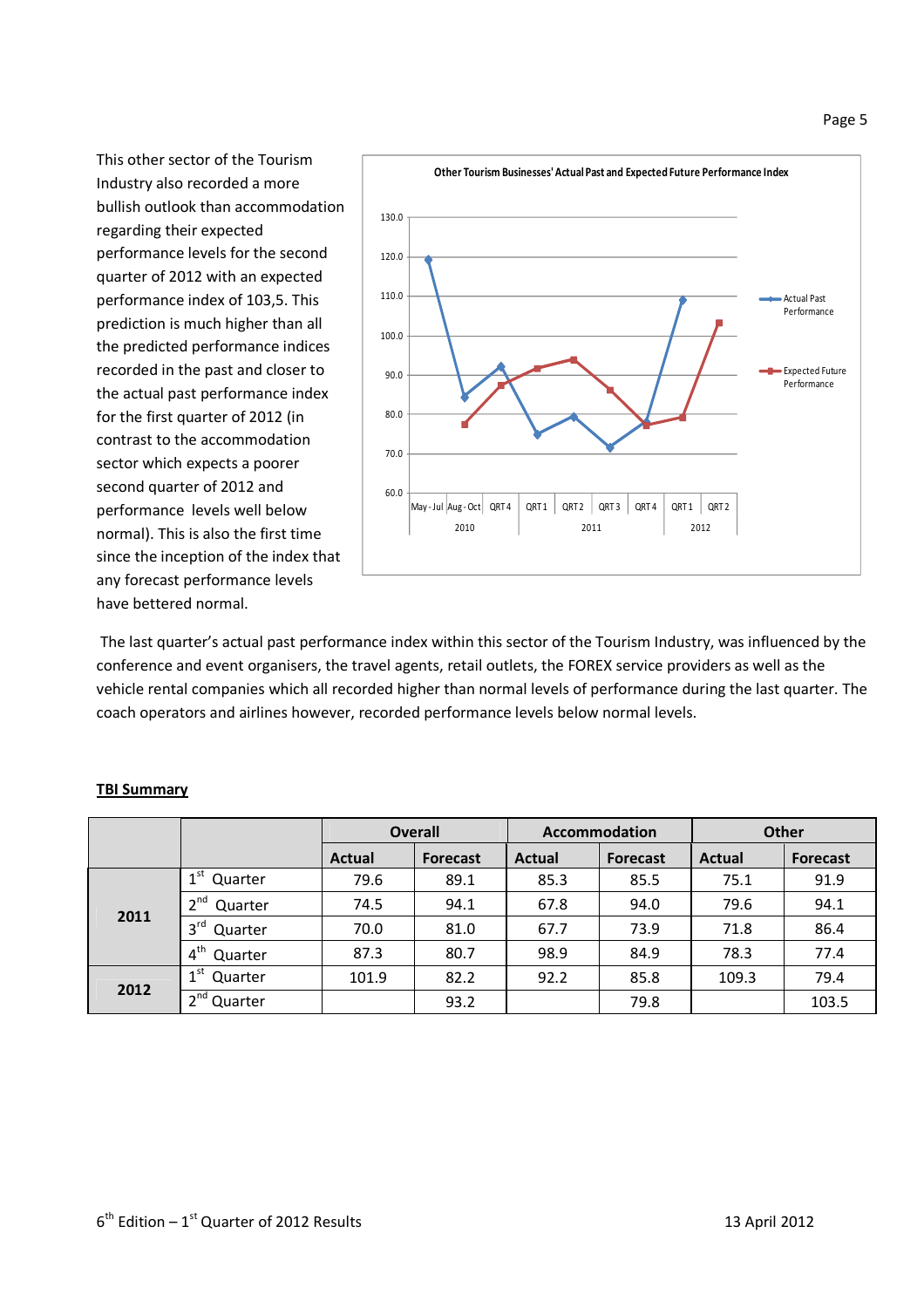# **Balance Statistics**

#### **Next Year**



When considering the next year (as oppose to the next quarter) prospects are improving, but are still fairly pessimistic. The accommodation sector is pessimistic, with a

#### **The Balance Statistic**

Results from qualitative questions are provided in the form of a "balance" statistic. This is the difference between the percentages of positive and negative responses. A balance for each question is calculated by deducting the percentage of negative replies from the percentage of positive answers given to each question. The final value is a single figure, with a minus representing an overall negative outlook or performance and a positive figure an overall positive outlook or performance. For a given balance, the varying percentage of "normal" replies and the split of positive/negative replies over the two options in the scale may indicate a varying degree of uncertainty or a stronger positive or negative outlook amongst managers.

negative balance statistic of -24,5%. A large portion of accommodation businesses (34,1%) still expect worse than normal performance levels; down from 63,1% in the last edition, and only 0,7% expect significantly worse than normal performance. In contrast, only 10,0% are expecting higher than normal performance levels within the next year. The majority of the accommodation businesses (55%) expect normal performance levels. This balance statistic has however improved from the next year expectations of -53,0% in the last edition.

The other tourism businesses are much more optimistic about the next year, with a balance statistic of 17.2%. This is a significant turnaround from the -16,9% balance statistic recorded by the other tourism businesses regarding the next year in the previous edition.

In this edition, over a third of the other tourism businesses (34,2%) expect performance levels to be better or significantly better than normal over the next year, while only 17% are expecting worse than normal or significantly worse than normal performance levels. The largest portion of the other tourism business (48,8%) are expecting normal business performance levels during the next year.

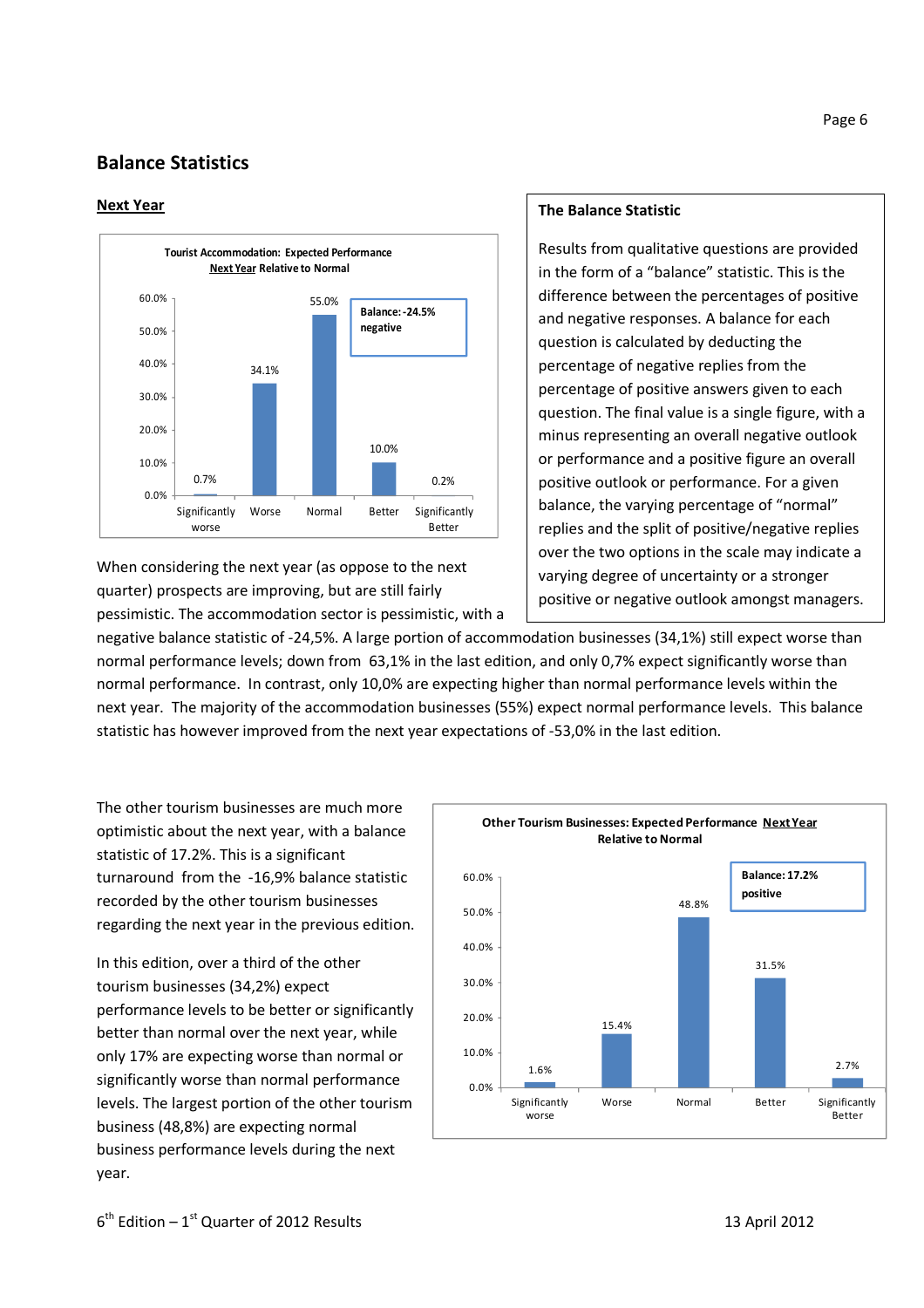#### **Employment Levels**

Both the accommodation sector and other tourism business have a negative expectation regarding employment levels in the second quarter of 2012. The accommodation sector recorded a negative balance statistic of -17,3%, while the other tourism businesses are less negative with a balance statistic of -3,0%.

Very few accommodation operators (1,8%) intend to increase their employment levels during the second quarter of 2012, while 15% of the other tourism businesses are expecting increases in employment levels. The majority of operators (79,2% for accommodation operators and 67,0% of the other tourism businesses) expect their employment levels to remain unchanged, while 19,1% of accommodation respondents and 18% of the other businesses expect to decrease their employment levels.



When compared to the expectations regarding employment levels recorded during the previous edition within the accommodation and other tourism businesses (balance statistic of -15,4% and 1,6% respectively), it is discouraging to see that there is a somewhat more negative outlook emerging within the tourism industry regarding future employment levels.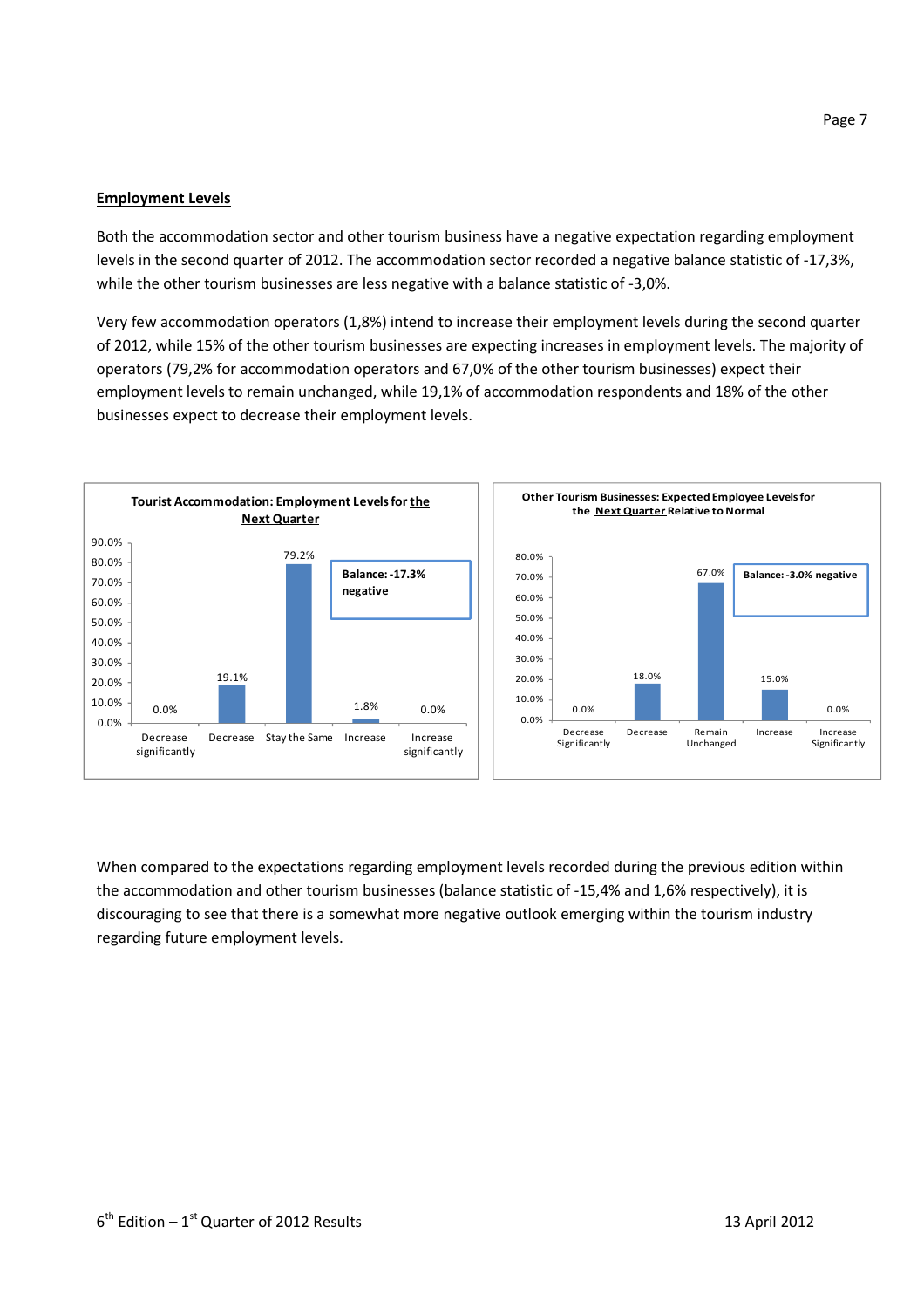#### **Capacity Growth Expectations**



The majority of the accommodation operators (92,1%) indicate that their room/unit capacity will remain unchanged in the next quarter compared to 69,3% in the last edition. Only 7,6% indicate that they plan to unchanged in the next quarter compared to 69,3% in the last edition. Only 7,6% indicate that they plan to<br>increase their unit/ room capacity, while 13,7% expected to increase their room/unit capacity in the prior edition. However, only 0,2% of the accommodation operators expect a decrease in their room capacity during the second quarter of 2012, resulting in the positive balance statistic of 7,4%. This 0,2% decreasing capacity is a 16,8% percentage point decrease from the 17% who expected decreases in the first quarter of 2012.

Other tourism businesses report even a higher positive balance statistic of 20,7% regarding their expected capacity for the next quarter. The majority of the operators (57,7%) are expecting that their capacity will remain unchanged, while a large number (31,5%) feel that their capacity will increase. 10,8 their capacity to decrease. When compared to the expectations within this sector regarding capacity recorded for the first quarter of 2012 (positive balance statistic of 21,0%), expectations are slightly less optimistic regarding of capacity growth within this sector of the tourism industry for the second quarter of 2012. of 2012.<br>
Solid the first quarter of 2012.<br>
Solid the operator expected<br>
Solid are expecting that their capacity will remar<br>
will increase. 10,8% Of the operators expect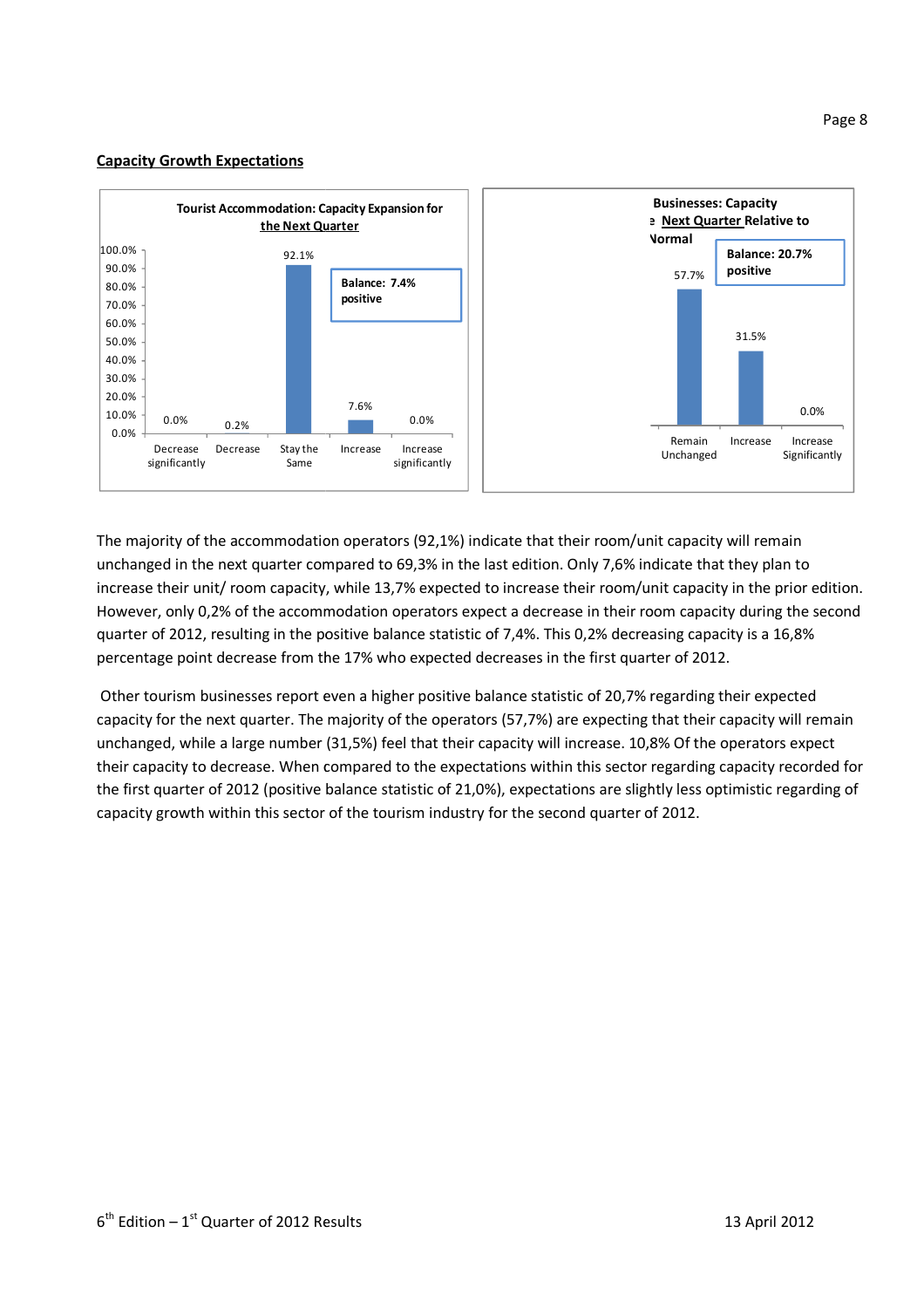# **Factors Affecting Business Conditions**

When considering the performance of the Tourism Industry, this report considers both positive and negative possible factors which are impacting on the performance of the different sub-sectors.

#### **Negative Factors - Last Quarter**



In the accommodation sector, the most recorded negative factor during the first quarter of 2012 is costs of inputs (reported by 48% of respondents), followed closely by insufficient overseas and domestic leisure demand (reported by 43% and 40% of the respondents respectively). In the previous edition, these were the three most mentioned negative impacting factors, but all at lower levels; insufficient overseas leisure demand was mentioned the most (by 41% of respondents) in the last edition, followed by costs of

inputs (mentioned by 38% of respondents), while 34% of respondents felt in the last edition that insufficient domestic leisure demand was a negative impacting factor on their business. In this edition, 14% of the accommodation respondents felt that no specific factor had a negative impact on their business performance during the first quarter of 2012, compared to 16% in the last edition. Insufficient domestic business demand, competitor market behaviour and cost of labour were also cited by many of the respondents (39%, 37% and 31% respectively) as negative impacting factors during the first quarter of 2012. Noteworthy is that in the previous edition, no respondents cited insufficient domestic business demand as a negative impacting factor, compared to the 39% of respondents who cited this factor in this edition. Furthermore, in the previous edition, no respondents predicted this factor to be a negative impacting factor for the first quarter of 2012 indicating that levels of domestic business demand have disappointed.

Once again a limited number of respondents felt that the shortage of skilled staff negatively affected their business in the first quarter of 2012 (mentioned by 11% of respondents), however, this is up from the 6% who stated this as a negative contributing factor in the previous edition. Security concerns have decreased by 2 percentage points as a negative impacting factor from 10% who stated it as a negative factor in the previous edition to 8% in this edition, after it declined from 10% to 6% from the second to third quarters of 2011.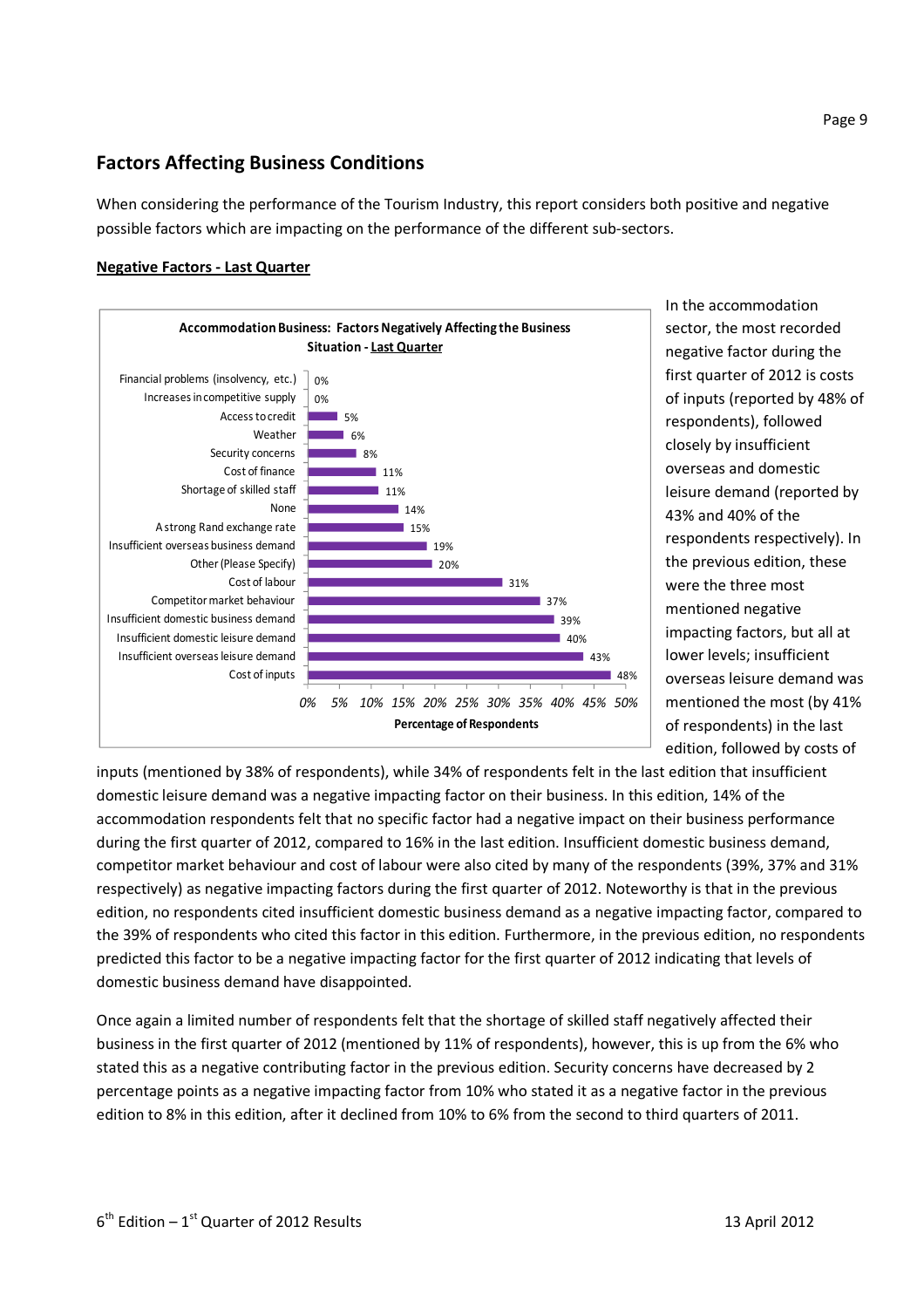Page 10

Some specific other factors cited which had a negative impact on players in the accommodation industry during the first quarter of 2012 include; increases in municipal tariffs, increased fuel costs ,the lack of marketing done by DMCs in certain parts of the country, the economic decline in Europe which has caused a significant decrease in tourists from the UK and other European Regions, and the increase in the number of so called "illegal" guest houses and B&Bs which are coming up in certain areas of the country, which are undercutting rates.

A strong rand exchange rate has increased from its expected negative impact mentioned by 9% during the last edition to 15% for the first quarter of 2012. Insufficient overseas business demand decreased very slightly from the 20% who cited this as a negative factor during the last quarter of 2011 compared to 19% of respondents who cited this as a negative impacting factor this quarter.

Increase in competitive supply and financial problems were not indicated as negatively impacting factors for the first quarter of 2012, as they were similarly not indicated in the last edition. This is also in line with the expectation regarding these factors from the last quarter edition.



Other tourism businesses indicate more impediments to business performance in the first quarter of 2012, compared to the accommodation sector. Competitor market behaviour (42%, compared to 37% in the previous edition), insufficient overseas leisure demand (39%, compared to 61% in the previous edition), costs of inputs (34%, compared to 37% in the previous edition) and increases in competitive supply (32%, compared to 25% in the previous edition) were most indicated as negative contributing factors.

 Insufficient domestic leisure and business demand were mentioned by 27% and 23% of the respondents as negative impacting factors during the first quarter of 2012, compared to 44% of the respondents who cited insufficient domestic leisure demand and 20% who cited insufficient domestic business demand during the last edition. Insufficient domestic leisure demand was expected by 45% of respondents in the last edition to have a negative impact on the first quarter of 2012, while only 20% expected domestic business demand to have a negative impact. This indicates that domestic leisure had less of a negative impact on the first quarter of 2012 than expected while domestic business demand had more of an impact than expected.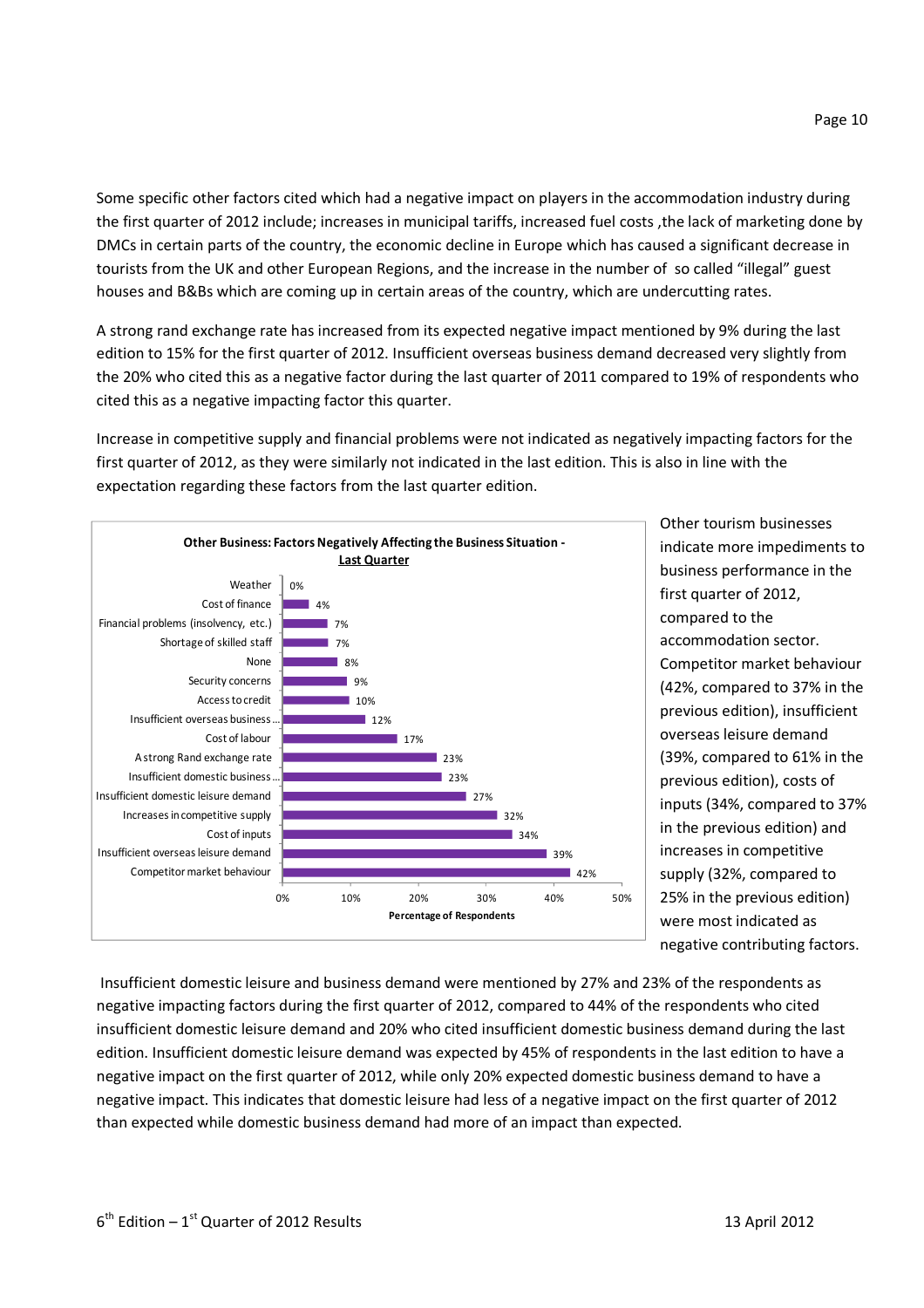A strong Rand exchange rate and cost of labour (23% and 17%) were also perceived by many as impacting factors during the first quarter of 2012. The factors which were indicated as least impacting on these businesses were: weather (mentioned by none of the respondents), cost of finance (mentioned by 4% of the respondents), financial problems (mentioned by 7%), security concerns (mentioned by 9%) and access to credit (mentioned by 10%) Noteworthy is that only 8% of the respondents in the other tourism businesses felt that no specific factor had a negative impact on their business during the first quarter of 2012, in comparison to the 14% of respondents who cited no specific impacting factor in the accommodation sector.

Only 7% of the other business operators felt that the shortage of skilled staff negatively affected their business operations during the first quarter of 2012. This factor had decreased slightly from the 8% of the other tourism business respondents reporting the shortage of skilled staff as a negatively impacting factor in the previous edition.

Some of the other negative factors cited to have impacted on other tourism businesses' performance during the last quarter include: the increases in fuel prices, food prices and municipal tariffs, the perception of political instability in South Africa and that South Africa is not seen as a shopping destination.



#### **Negative Factors - Next Quarter**

Insufficient overseas and domestic leisure demand is expected by 59% and 53% of the respondents to have a negative impact on the second quarter of 2012. Cost of inputs (49%), insufficient domestic business demand (45%), competitor market behaviour (41%) and the cost of labour (36%) are all important expected negative impacting factors. Insufficient overseas business demand is expected to have a greater impact during the next quarter (cited by 26% of respondents as an expected negative impacting factor for the next quarter) than compared to the first quarter of 2012 (cited by only 19% of respondents). Only 1% of the respondents felt that no specific factor will have a negative impact on their business operations during the next quarter.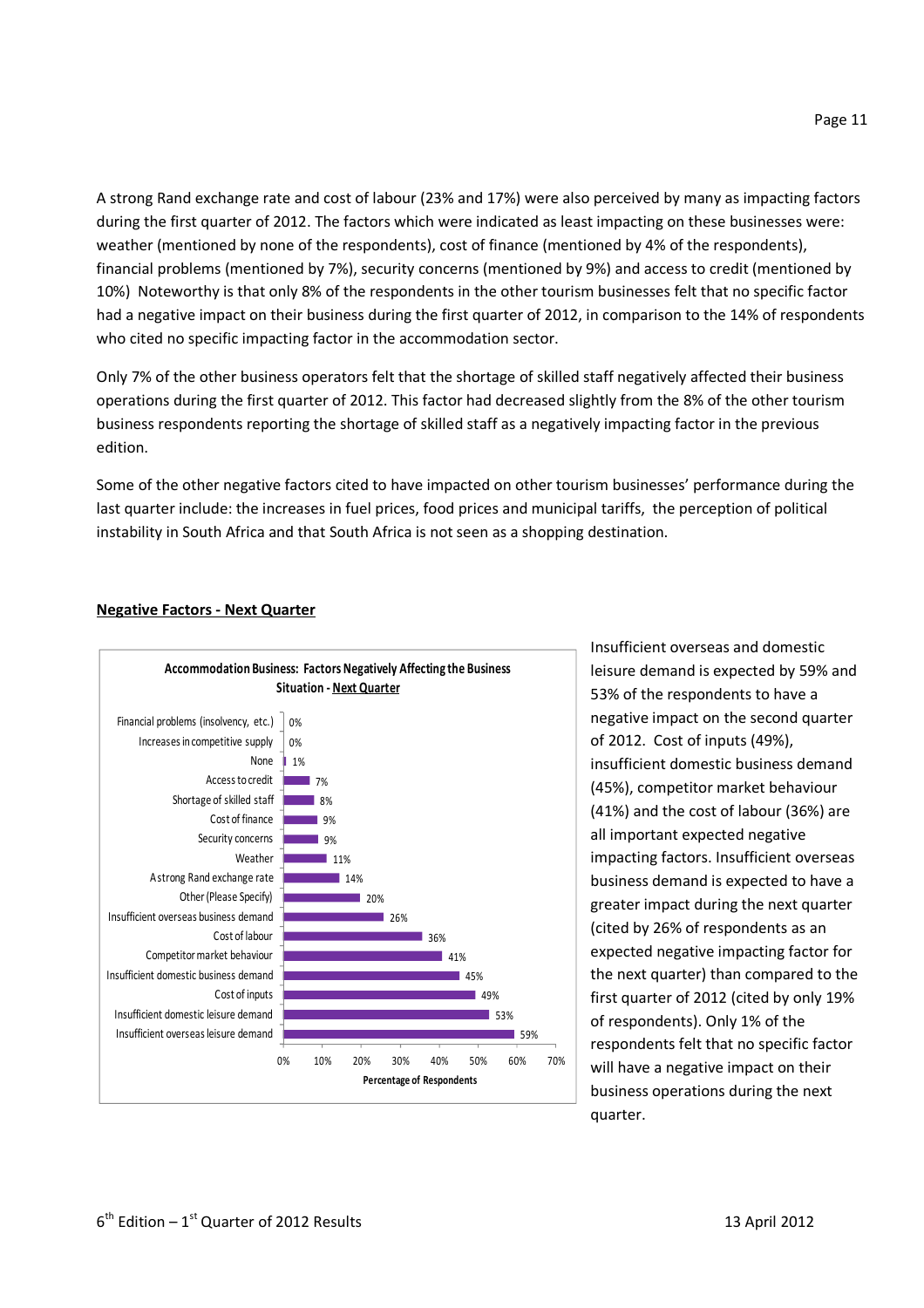The shortage of skilled staff is expected to have less of an impact on the second quarter of 2012 than in the first quarter (8% of the respondents cited this factor as a expected negative factor for the next quarter, compared to 11% who stated that the factor had a negative impact on the first quarter of 2012). Increases in fuel costs and municipal tariffs, as well as the increasing number of so called "illegal" guest houses and B&Bs which undercut rates, as well as ineffective marketing strategies by DMCs and the economic down turn in Europe were mentioned by a number of respondents as specific negative factors expected to have an impact on the accommodation sector during the next quarter.



For other tourism businesses, competitor market behaviour (49%) and insufficient overseas leisure demand (46%) is seen by many respondents as negative impacting factors for the next quarter. Cost of inputs (39%), increases in competitive supply (34%) and insufficient domestic leisure demand (34%) are some of the other important negative impacting factors.

Weather, cost of finance, financial problems and access to credit are the least mentioned negative impacting factors expected for the second quarter of 2012. Only 3% of the respondents expect no specific factor to have a negative impact on their businesses during the next quarter. Shortage of skilled staff is expected by 8% of the respondents, compared to 6% who expected this factor to have a negative impact in the last edition. While security concerns has also decreased as a negative impacting factor from 13% in the first quarter of 2011 to only 9% predicting that this factor will have a negative impact in the second quarter of 2012. Cost of labour is expected to be an impacting factor by 22% of the respondents, compared to 17% who expected it to have a negative impact in the last edition.

The economic down turn in Europe, the high fuel and food costs and the planned e-tolls were cited as expected major negative impacting factors for the next quarter.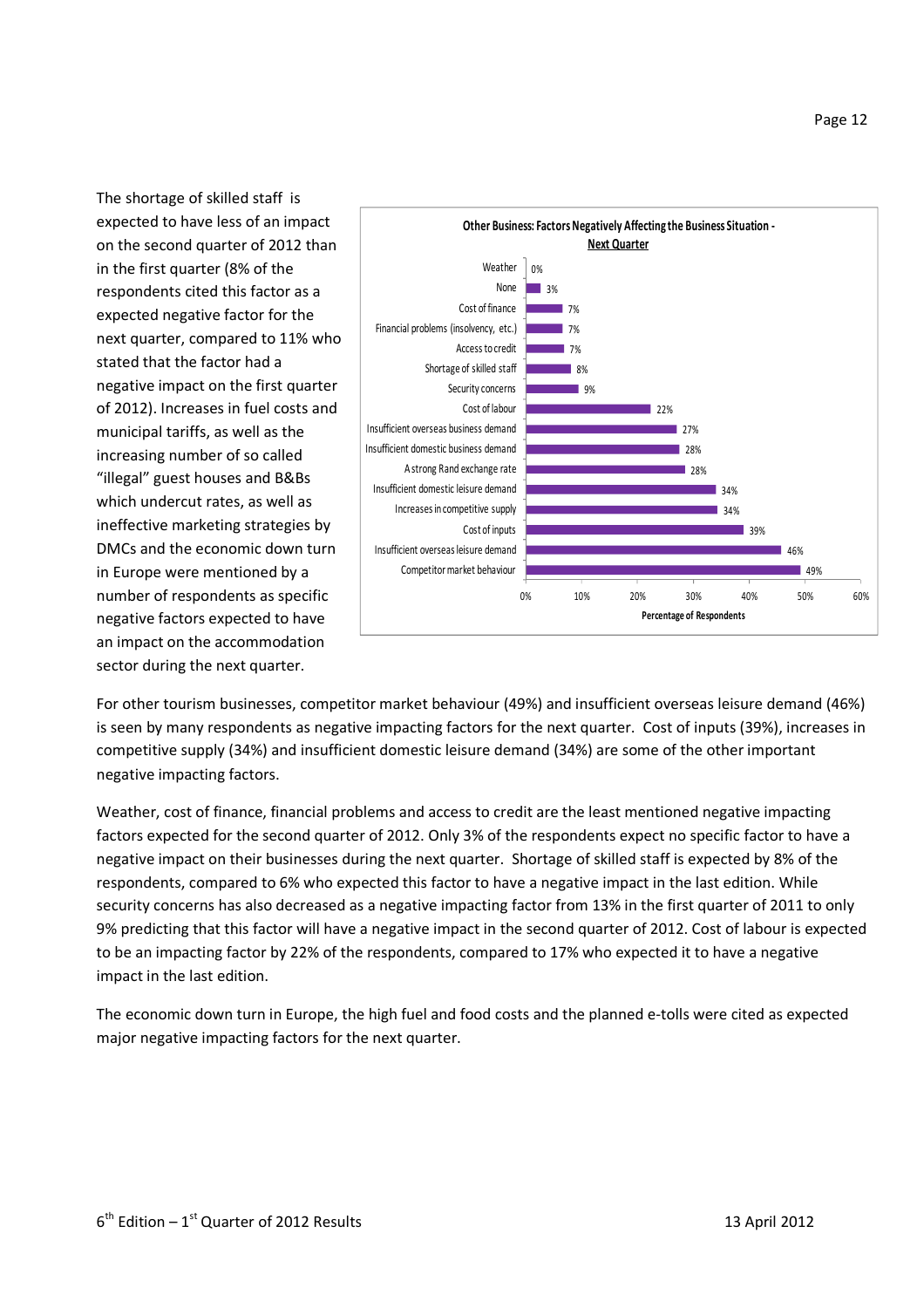#### **Positive Factors - Last Quarter**



A large portion of the respondents (39%) felt that no specific factor had a positive impact on their business during the last quarter. This is an increase from the 25% of respondents who cited no positive impacting factors in the previous edition. Strong domestic business demand, weather, and overseas and domestic leisure demand were important positive impact factors for a few of the respondents (21%- 15%) in the first quarter of 2012. Decreases in competitive supply, access to credit, cost of finance, cost of inputs and cost of labour were not relevant as positive

impacting factors, as was the case in the previous edition. However, strong overseas business demand was mentioned by 6% of the respondents as a positive impacting factor over the last quarter, compared to none of the respondents who cited this as a positive impacting factor in the last edition.

Some of the other factors mentioned by the accommodation operators include; overseas guests who travel to South Africa during the cold European winter, corporate business contracts signed during the last quarter already started to bring in more business and one respondent felt that their location close to business centres and the airport really boosted their business performance during the last quarter.



 A large portion of the operators (27%) in the other tourism sector felt that strong domestic business demand had a positive impact on their business operations during the first quarter of 2012, while 25% felt that no factor had a positive impact during this quarter (this is an increase from the 18% which felt that there was no real positive impacting factors in the last edition).

 $6<sup>th</sup>$  Edition – 1<sup>st</sup> Quarter of 2012 Results 13 April 2012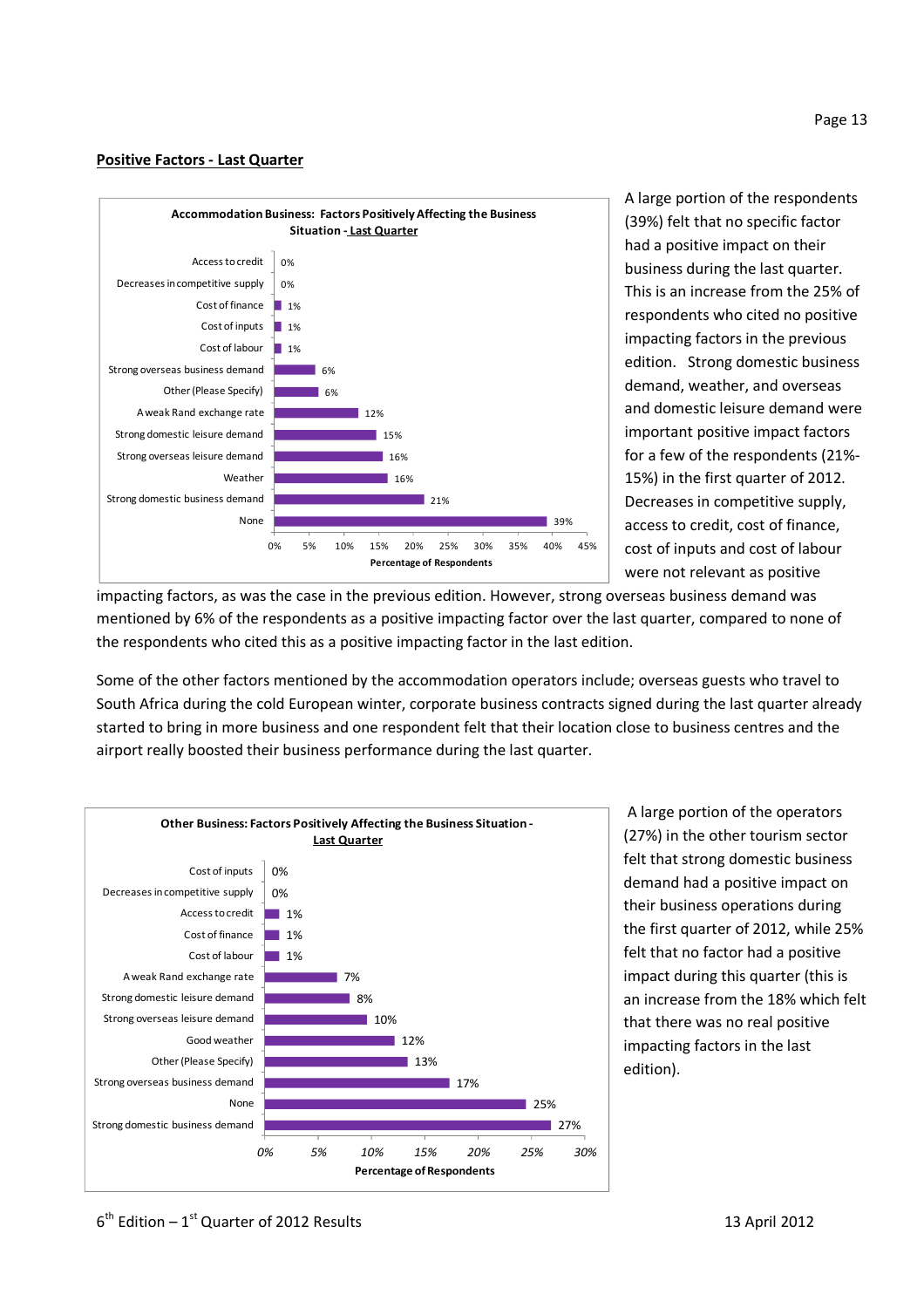Strong overseas business demand (17%), the weather (12%), overseas and domestic leisure demand (10% and 8%) and a weak exchange rate (7%) were the only noted factors selected by some respondents as positive impacting factors.

As in the case of the accommodation sector, the cost of inputs, decrease in competitive supply, access to credit, cost of finance and the cost of labour were not relevant as positive impacts during the first quarter of 2012.

Some of the respondents felt that their business was impacted on positively by more exposure through successful marketing strategies, relationship building with their loyal clients which resulted in higher return business during the first quarter of 2012 as well as revised pricing policies to assist their cash strapped clients.

#### **Positive Factors – Next Quarter**



For the second quarter of 2012, a large portion of the accommodation operators (35%) expect no specific factor to have a positive impact on their business operations, compared to 24% who expected no specific factor for the previous edition. Strong domestic business and leisure demand and overseas leisure demand are expected by some of the respondents (33%-23%) to have a positive impact on their business operations. Other impacting factors mentioned are; a weak Rand exchange rate (18%) and weather (10%).

Decrease in competitive supply, strong overseas business demand, cost of finance, cost of labour, access to credit and cost of inputs are all expected to have no or limited impact in the next quarter.

One of the respondents felt that there is an increase in the demand for sporting travel, which is expected to have a positive impact on their business during the next quarter. Other positive impacting factors cited by the respondents include the reduction of their overheads and expenses, increase spend expected by the Government and private sector as well as the Indaba in Durban.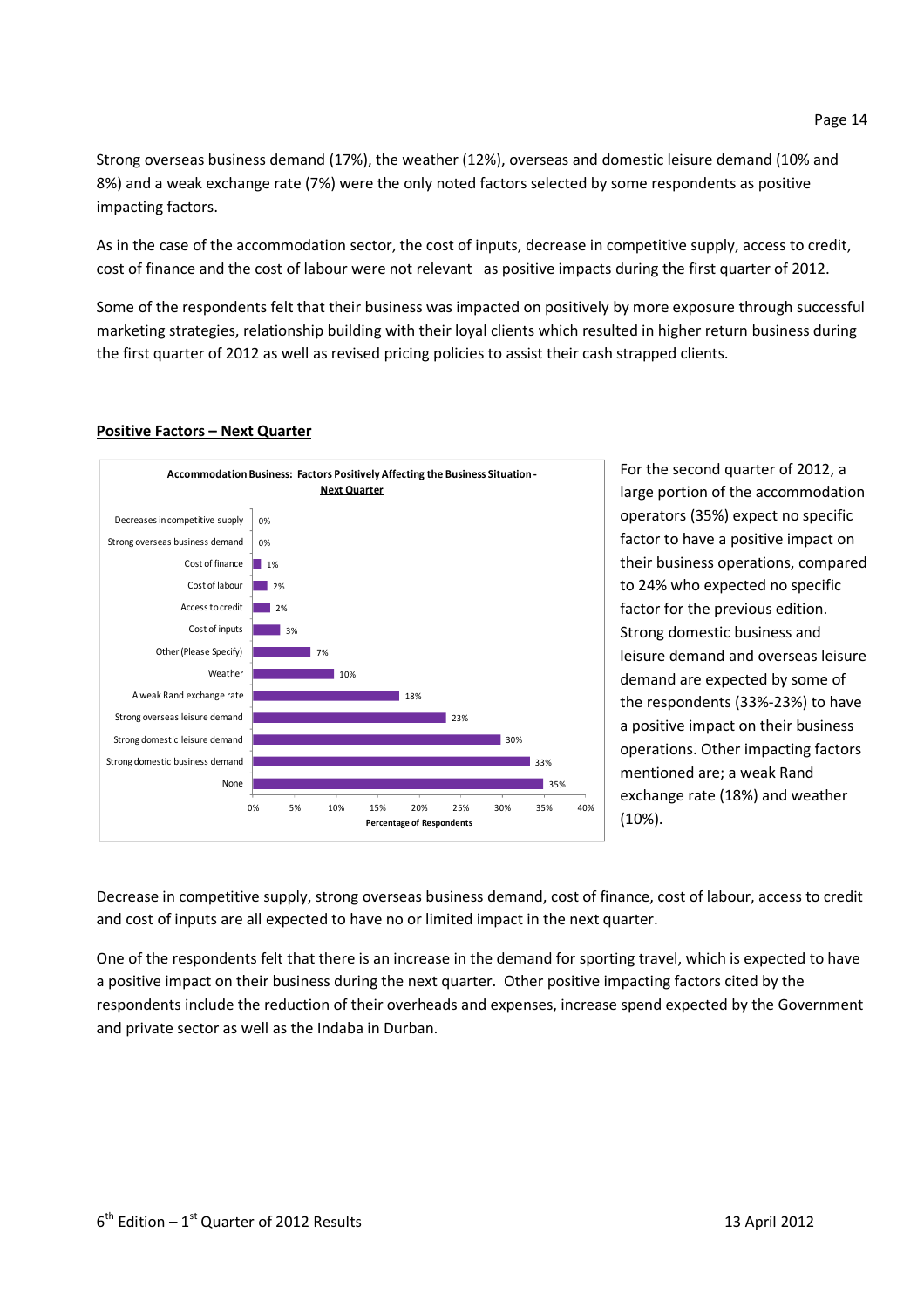Looking at the other tourism businesses, 38% expect strong domestic business demand to have a positive impact on their business performance in the next quarter (compared to 24% who cited this as a positive impacting factor during the last edition). A weak Rand exchange rate, strong overseas leisure and business demand (both cited by 23% of the respondents) and strong domestic leisure demand (15%) are also expected to have a positive impact.



Noteworthy is that 21% of the operators expect no specific factor will have a positive impact on their business during the next quarter, compared to only 5% in the previous edition.

12% Of the operators within the other sector of the tourism industry cited other factors as important positive impacting factors for the next quarter and these include: innovative marking ideas, higher standards of service, greater relationships with clients which will result in repeat business and more competitive pricing models.

Once again cost of finance, cost of labour, cost of inputs, access to credit and decrease in competitive supply were not cited by many of the respondents as factors expected to have a positive impact on the next quarter's business performance. Good weather was only cited by 11% of the respondents as a positive impacting factor during this edition, in comparison to the 13% who expected this factor to have a positive impact in the previous edition.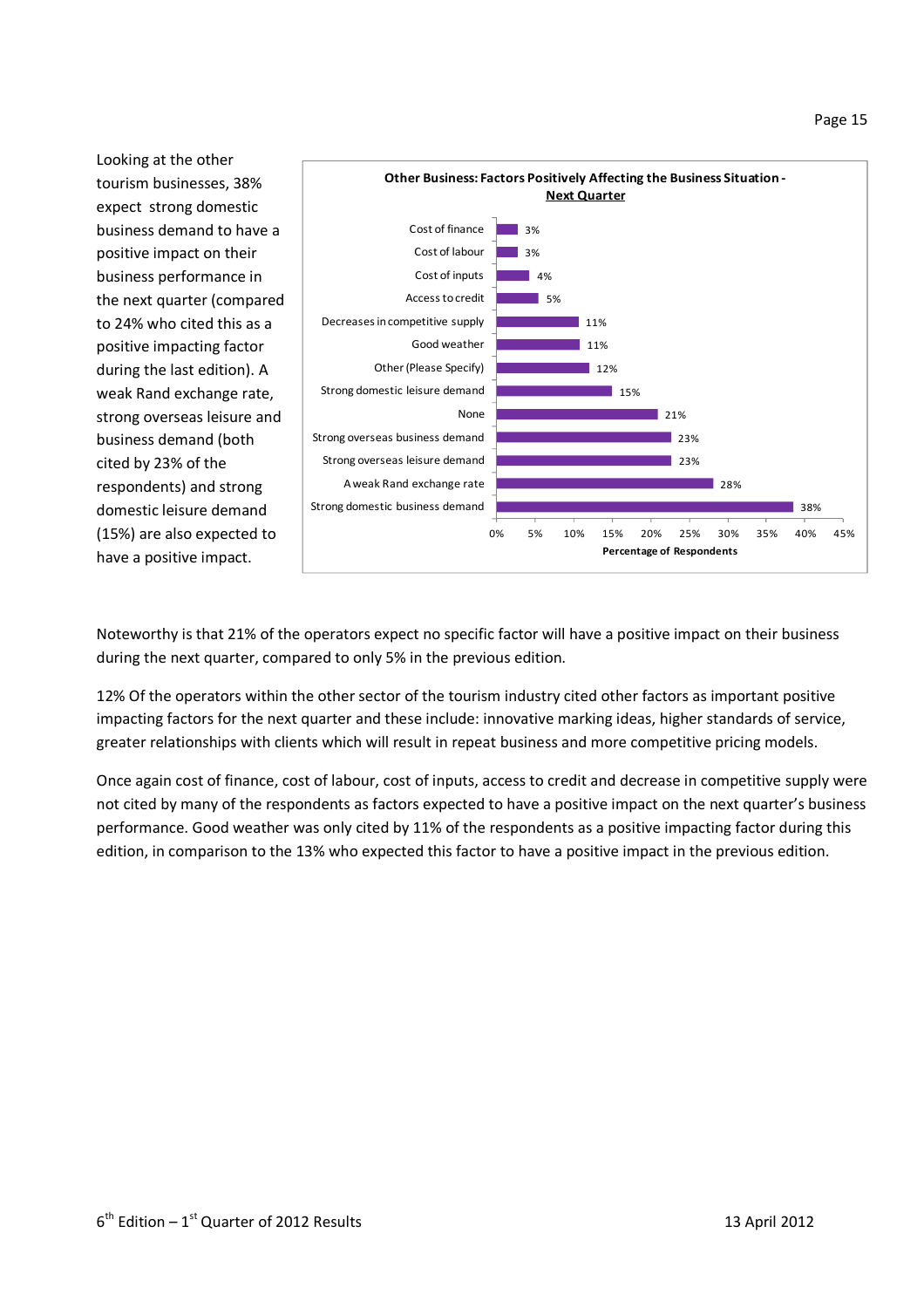# **General Business Indicators**

The Quarterly RMB/BER Business Confidence Index ("**BCI**") from 2010 to the first quarter of 2012 is illustrated in the table below.

|      | <b>Quarter 1</b> | <b>Quarter 2</b> | Quarter 3 | <b>Quarter 4</b> |
|------|------------------|------------------|-----------|------------------|
| 2010 | 43               | 36               | 47        | 44               |
| 2011 | r r<br>ככ        | 48               | 39        | 38               |
| 2012 | - -<br>ےر        |                  |           |                  |

*Source: BER* 

As 50 indicates neutral levels of confidence, the index was in negative territory during 2010. In the first quarter of 2011 the index went into net positive territory for the first time in years. However, the index declined by 7 index points to 48 in the second quarter of 2011 and continued to decline during 2011, ending the year on 38, the lowest it had been in eighteen months, but still above the lowest registered point of 23, which was during the global economic recession in 2009.

In the first quarter of 2012, however, the index rose by 14 points to 52, indicating that the companies in South Africa who are optimistic about the prevailing business conditions are now in the majority. This is the first time in a year that the index is in positive territory, however, it is slightly below the positive index of 55 recorded in the first quarter of 2011.

The tourism business index, similarly to the RMB BER index in the first quarter of 2012, also reached positive territory for the first time in a year for the BER and over almost 2 years fro the TBI, with tourism at 101,9 above 100, compared to 52 above 50 for the BER. The RMB/BER is a business tendency survey based on OECD methodology as is the TBCSA FNB TBI.

The SACCI Business Confidence Index ("BCI") is a composite indicator, as oppose to a tendency survey. The BCI is a market-related index that reflects not what business is saying, but what it is doing and experiencing. It is therefore not an opinion/perception-based index. It is likely that in any one month the business mood will be influenced both positively and negatively by various developments in the economy. The BCI seeks to reflect the net results of these influences. Even though the BCI is not tendency survey like the TBI, it is another regular and timeous indicator of economic activity to which the TBI can be compared.

The index is based on the average economic activity for 2005 being a base of 100. The index rose above 100 in 2006 reaching 119 at its highest level and stayed above 100 in the early part of 2007 and thereafter declined. The index average for 2009 was 97,7. The index average rose only slightly in 2010 with 2,3 index points to 100. The average index for 2011 was 100.4 (only a marginal increase from the 2010 index average).

| 2011  |       |              |       |       |       |      |            |            |      |            |            |
|-------|-------|--------------|-------|-------|-------|------|------------|------------|------|------------|------------|
| Jan   | Feb   | <b>March</b> | Apr   | May   | Jun   | Jul  | <b>Aug</b> | <b>Sep</b> | Oct  | <b>Nov</b> | <b>Dec</b> |
| 103,1 | 101,9 | 104,2        | 102,5 | 101,2 | 102,4 | 99,0 | 98,6       | 98,4       | 97.5 | 97.4       | 99.1       |
| 2012  |       |              |       |       |       |      |            |            |      |            |            |
| Jan   | Feb   | <b>March</b> | Apr   | May   | Jun   | Jul  | Aug        | <b>Sep</b> | Oct  | <b>Nov</b> | <b>Dec</b> |
| 97.1  | 99.5  | 95.7         |       |       |       |      |            |            |      |            |            |

The SACCI BCI for 2011 and 2012 is presented in the below table.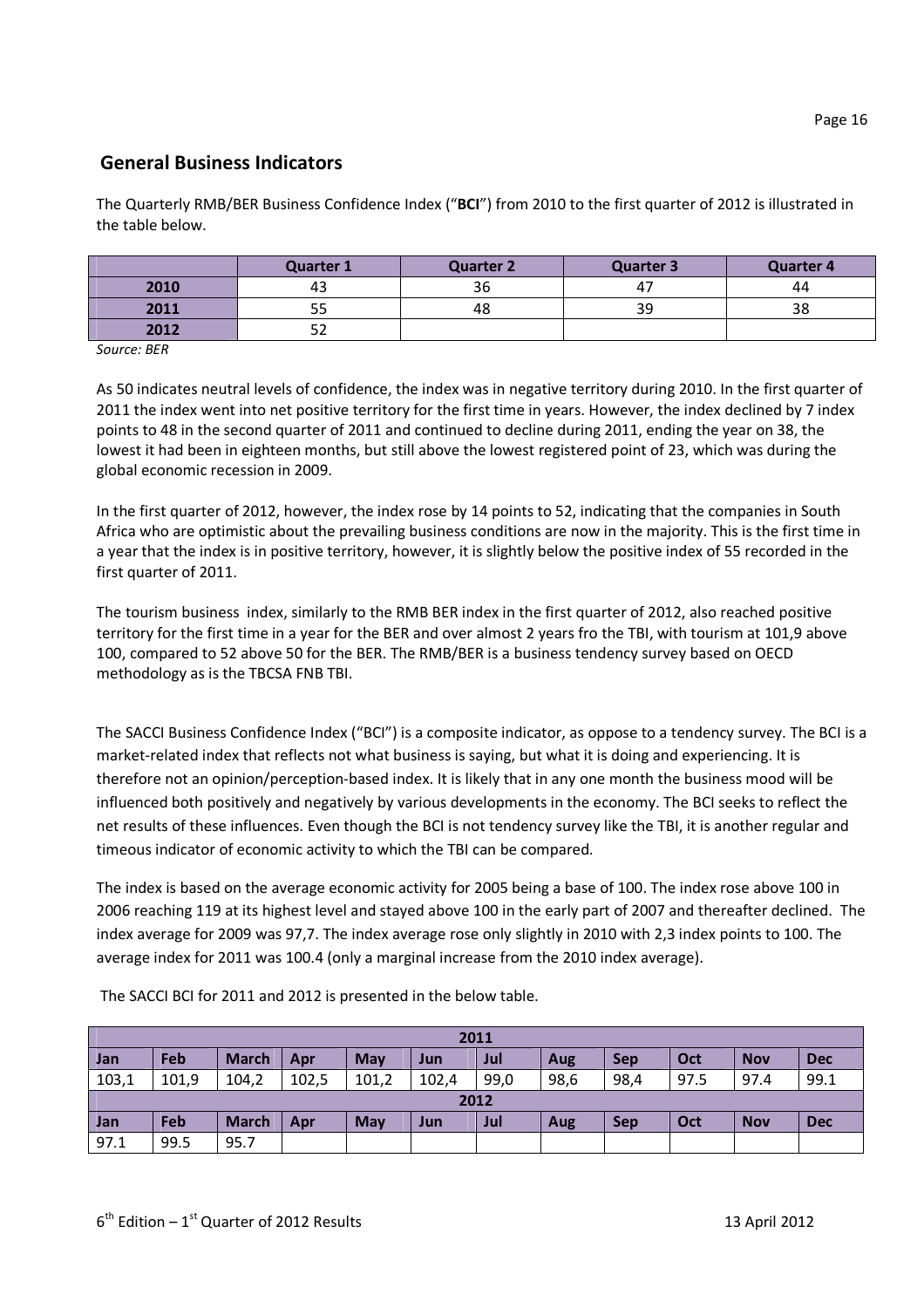Between January and March 2012, the SACCI BCI reduced slightly from the previous quarter (a quarterly average of 98 for the last quarter of 2011, compared to the quarterly average of 97,4 for the first quarter of 2012).

The TBCSA FNB Tourism Business Index possibly indicates somewhat stronger (more positive) business performance for the first quarter of 2012 when compared to the SACCI BCI.